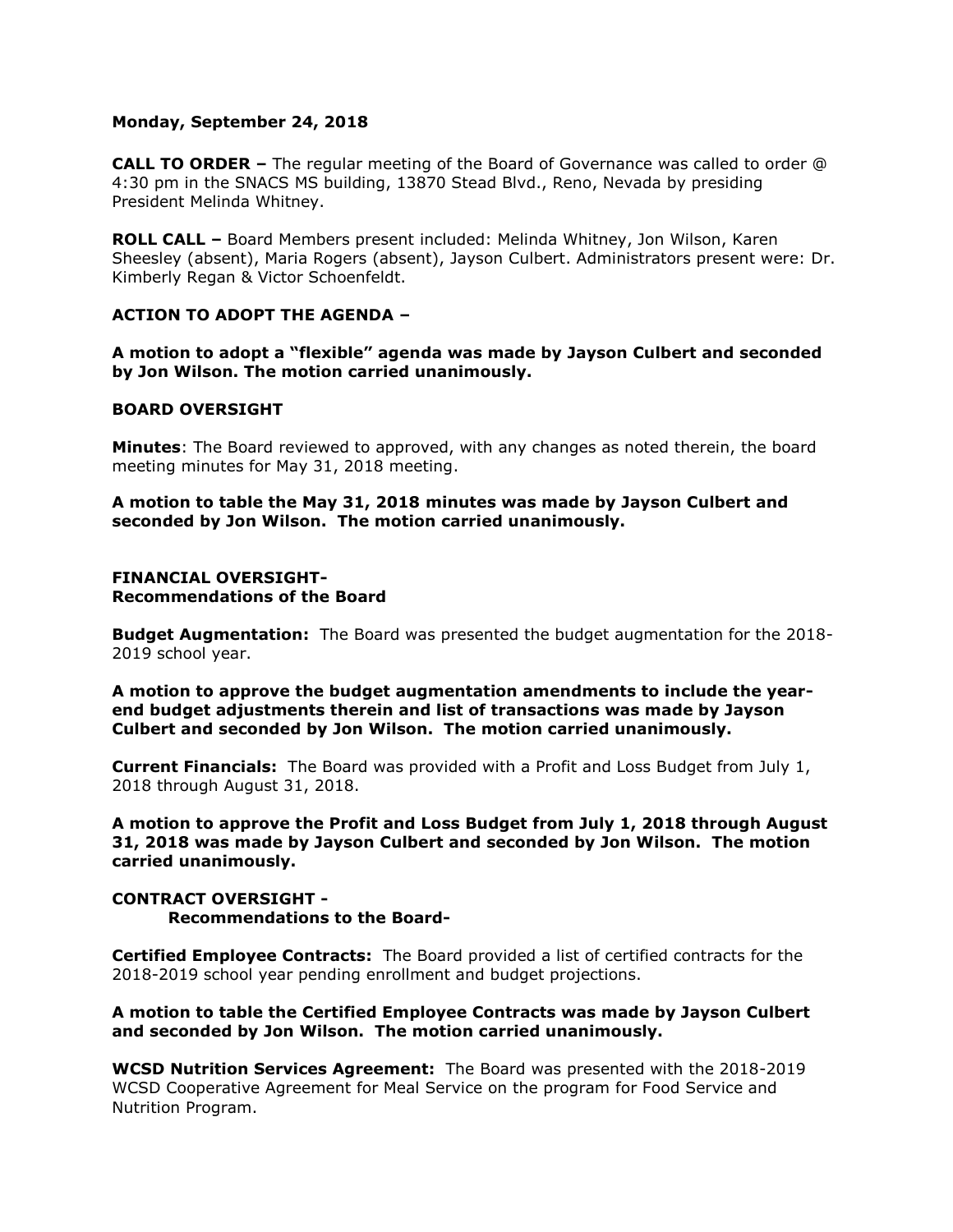**A motion to approve the 2018-2019 WCSD Cooperative Agreement for Meal Service on the program for Food Service and Nutrition Program was made by Jayson Culbert and seconded by Jon Wilson. The motion carried unanimously.**

**Professional Services:** The Board was to be provided with contracts for Professional Services including Nursing; and Special Education (Counseling, Speech, and Psychology).

# **A motion to table contracts for Professional Services including Nursing; and Special Education (Counseling, Speech, and Psychology) was made by Jayson Culbert and seconded by Jon Wilson. The motion carried unanimously.**

**Bus/Van Lease/Purchase:** The Board discussed an update to the recent purchase of the 2016 Chevy 15-Passenger Van for the school.

### **Facilities-**

**Fox Building and Western Alliance Bank:** The Board was to conduct a working conference with Larry Rieder, Charter School Property Solutions (CSPS), the project Developer, to discuss the project timeline, budget review, budget shortfall, project compliance, the resignation of the project manager, Greg Lawson, other related contracts, pending vendors, and any other related Fox building updates.

**Fox and Stead Facilities Plan:** The Board discussed updates with the current enrollment, lease, construction timelines, long-term options, and the 5-Year plan for Western Alliance Bank (WAB).

**A motion to approve Jayson Culbert to be the Spokesperson / Board Representative with Western Alliance Bank (WAB) for upcoming discussions for the Fox building construction was made by Jon Wilson and seconded by Jayson Culbert. The motion carried unanimously.** 

### **POLICY OVERSIGHT-**

**School Improvement Plan:** The Board was to be provided the annual School Improvement Plan.

**A motion to table the School Improvement Plan was made by Jayson Culbert and seconded by Jon Wilson. The motion carried unanimously.**

# **BOARD OVERSIGHT-**

**Personnel: Administrator Evaluations:** The Board was to review and evaluate the administrators based on the 2017-2018 school year per NRS 391.3127(2).

**A motion to table the Administrator Evaluations was made by Jayson Culbert and seconded by Jon Wilson. The motion carried unanimously.**

**AGENDA DISCUSSION ITEMS**

**Executive Directors Report: No comments noted**